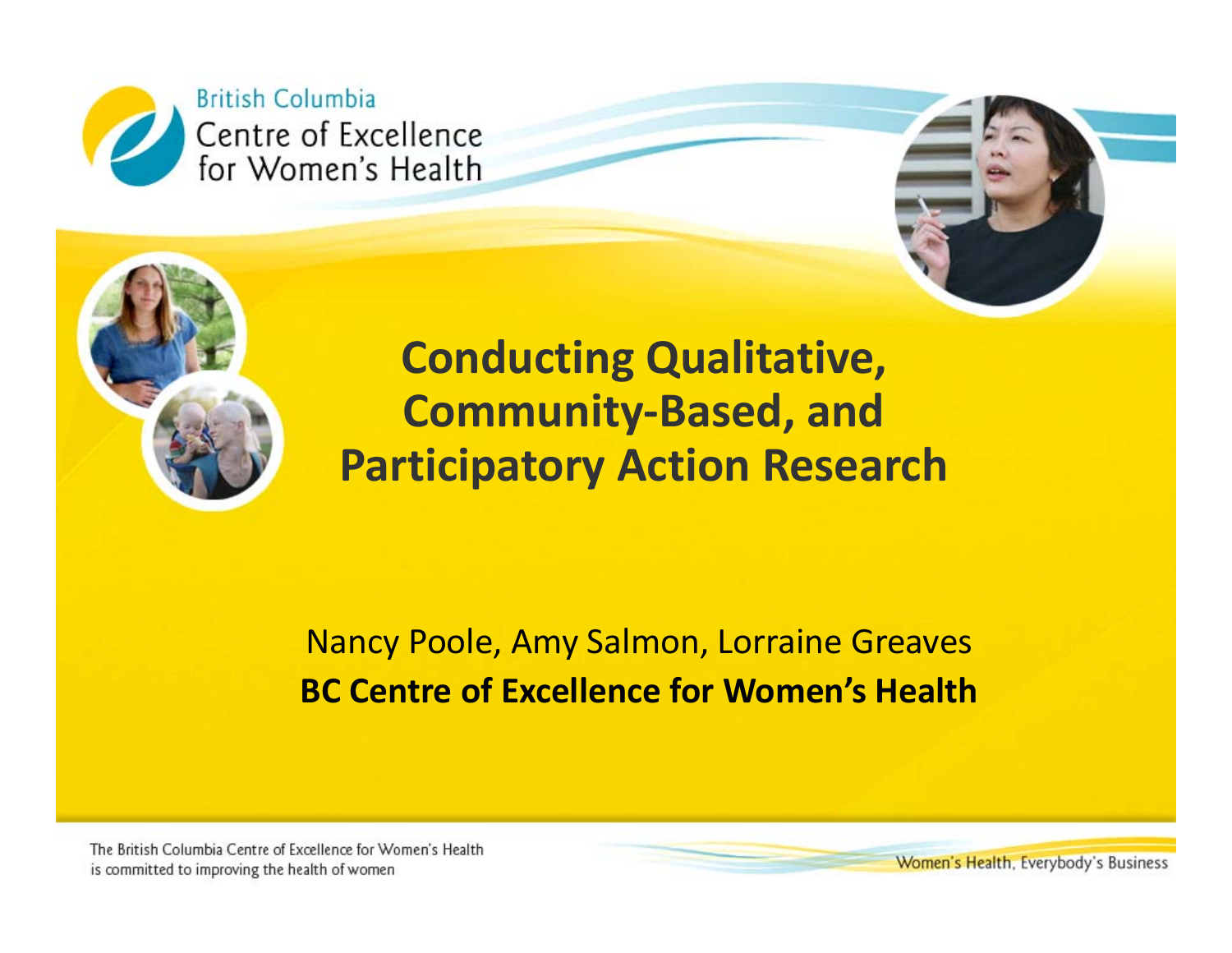### The BC Centre of Excellence for Women's Health



The mission of the BCCEWH is to improve the health of women by fostering collaboration on innovative, multi‐disciplinary research endeavors and action‐ oriented approaches to women's health initiatives, women‐centred programs, and health policy.

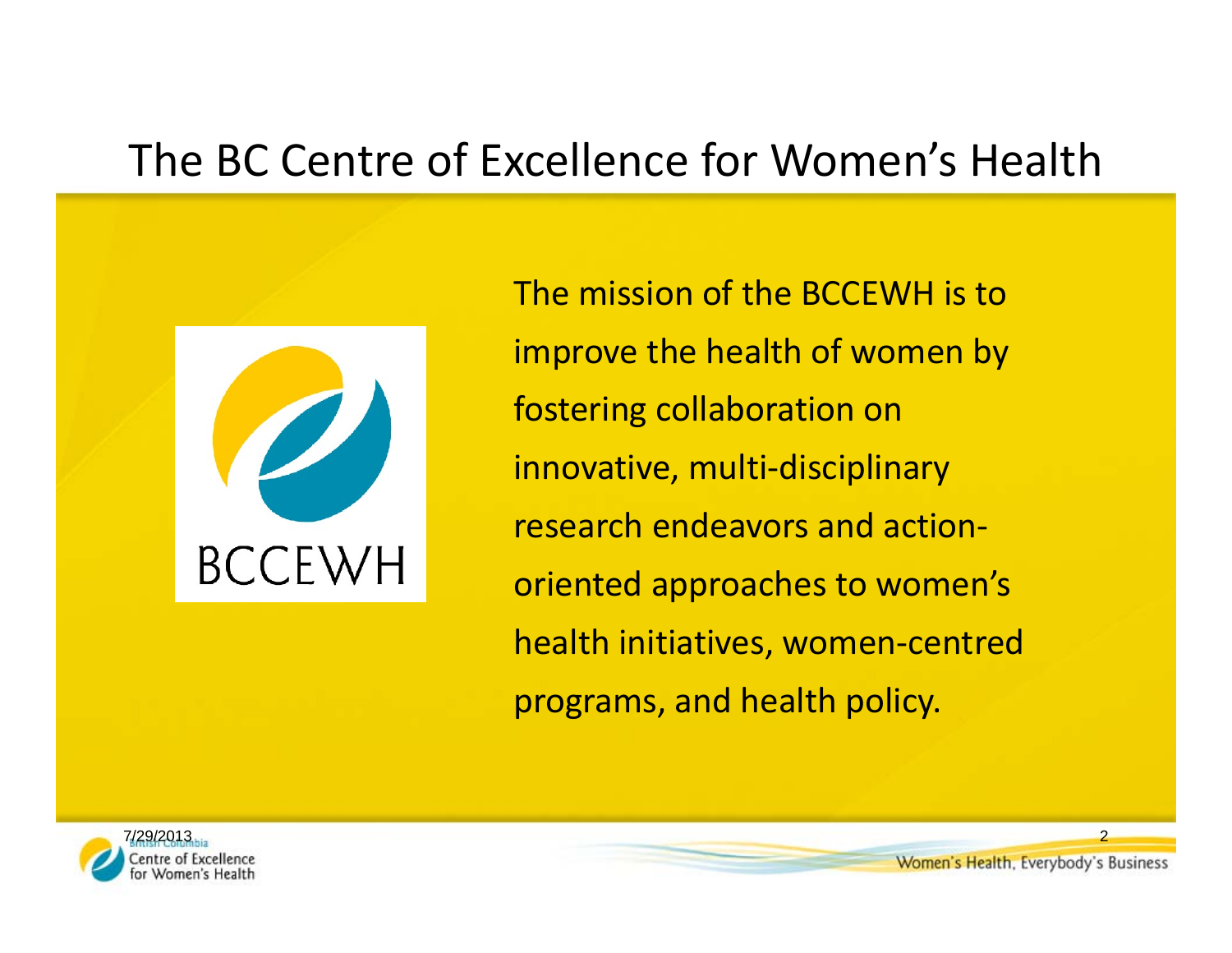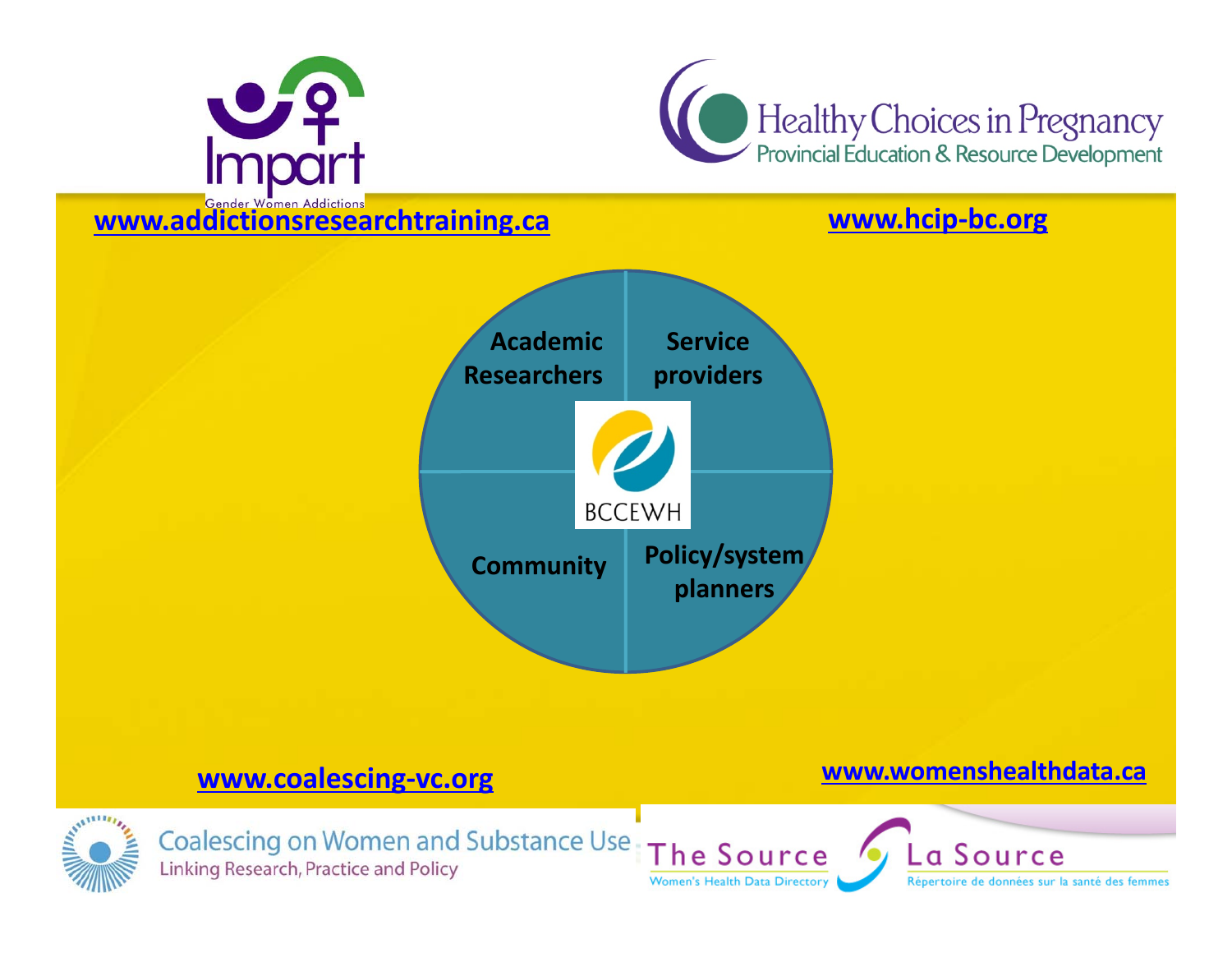

Copyright © British Columbia Centre of Excellence for Women's Health, 2003

'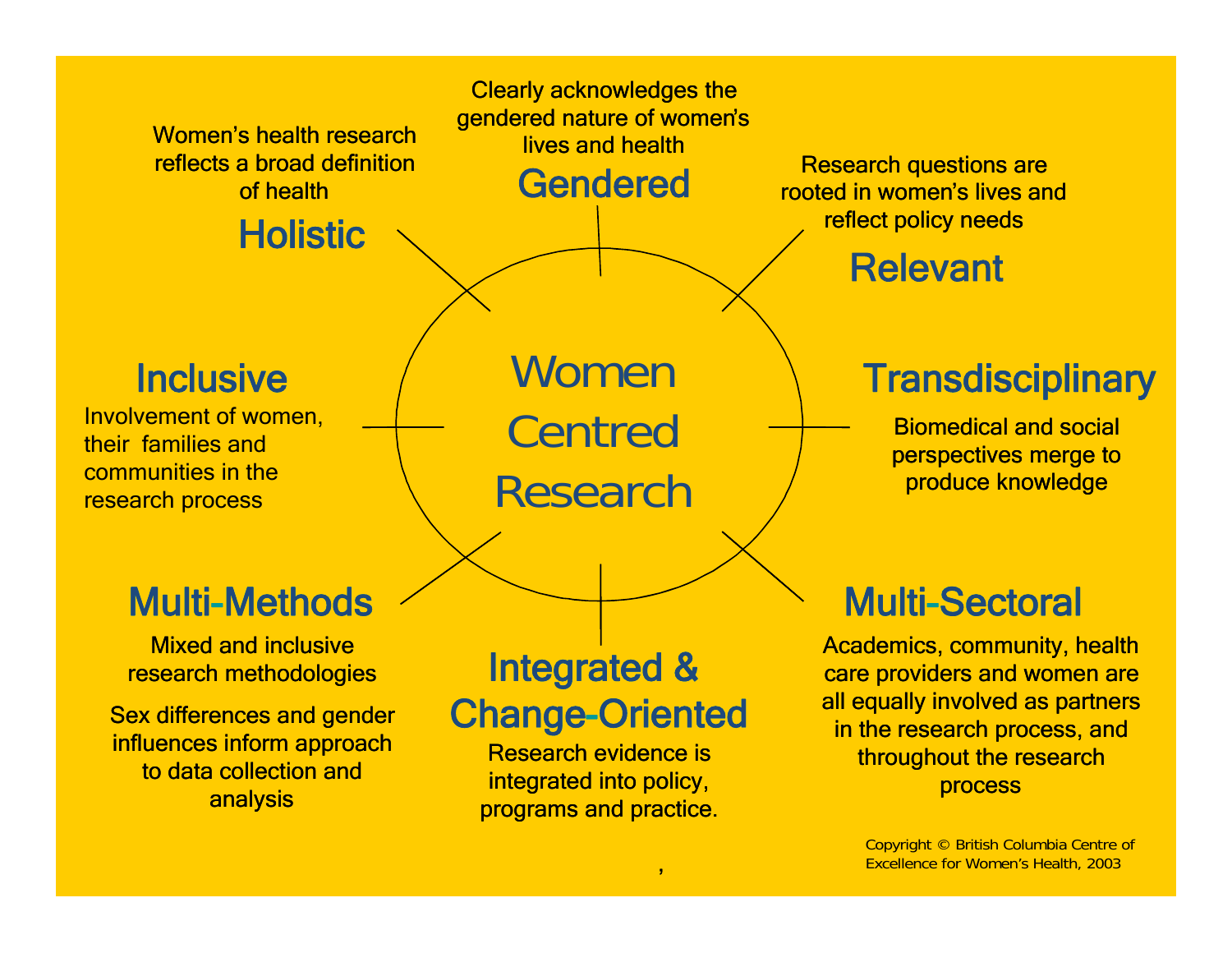Aboriginal Adolescent Girls and Smoking: <sup>a</sup> Qualitative Study Gender Identity, Ethnic Identity and Tobacco Use Among Aboriginal Adolescents

- The research team for 2 intersecting projects is comprised of Aboriginal and non‐Aboriginal researchers, and representatives of Aboriginal communities.
	- Research Team: Lorraine Greaves, Denise Lecoy, Deborah Schwartz, Annette Browne, Joy Johnson, Karen Devries, Natasha Jategaonkar, Nancy Poole
	- The community based collaborators include: Kermode Friendship Society; Port Alberni Friendship Centre; Sliammon First Nation; Penticton Indian Band; Laichwiltach Family Life Society and Metlakatla First Nation.
- $\bullet$ Funding Agencies: CIHR and Vancouver Foundation

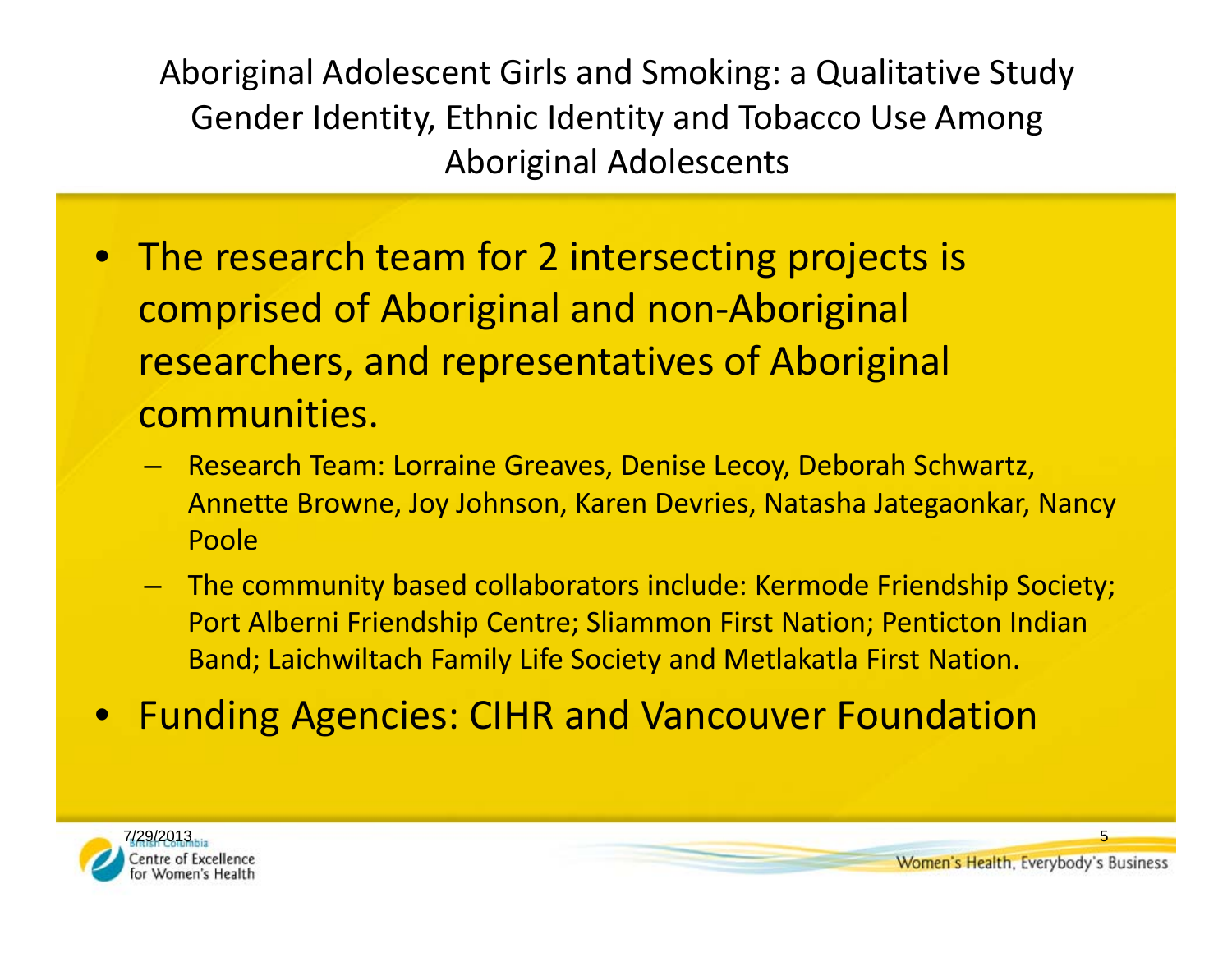# **Objectives**

- • explore the relationship between *cultural identity* (assimilated, integrated, separated, marginalized), acculturative and enculturative stress, and smoking behaviours (smoking status, age of initiation, number of quit attempts);
- • explore the relationship between *gender identity* (masculine, feminine, androgynous, undifferentiated), stress resulting from gender role identifications, and smoking behaviours (smoking status, age of initiation, number of quit attempts);
- • explore and document any interactive, mediating or moderating effects between *gender identity* and *ethnic identity* in predicting smoking behaviours;
- • translate these findings into <sup>a</sup> meaningful and useful format for the BC Aboriginal community, in collaboration with the Aboriginal community; and
- • increase research capacity in Aboriginal communities and non‐Aboriginal researchers, and create links and further existing links between Aboriginal communities and tobacco researchers.

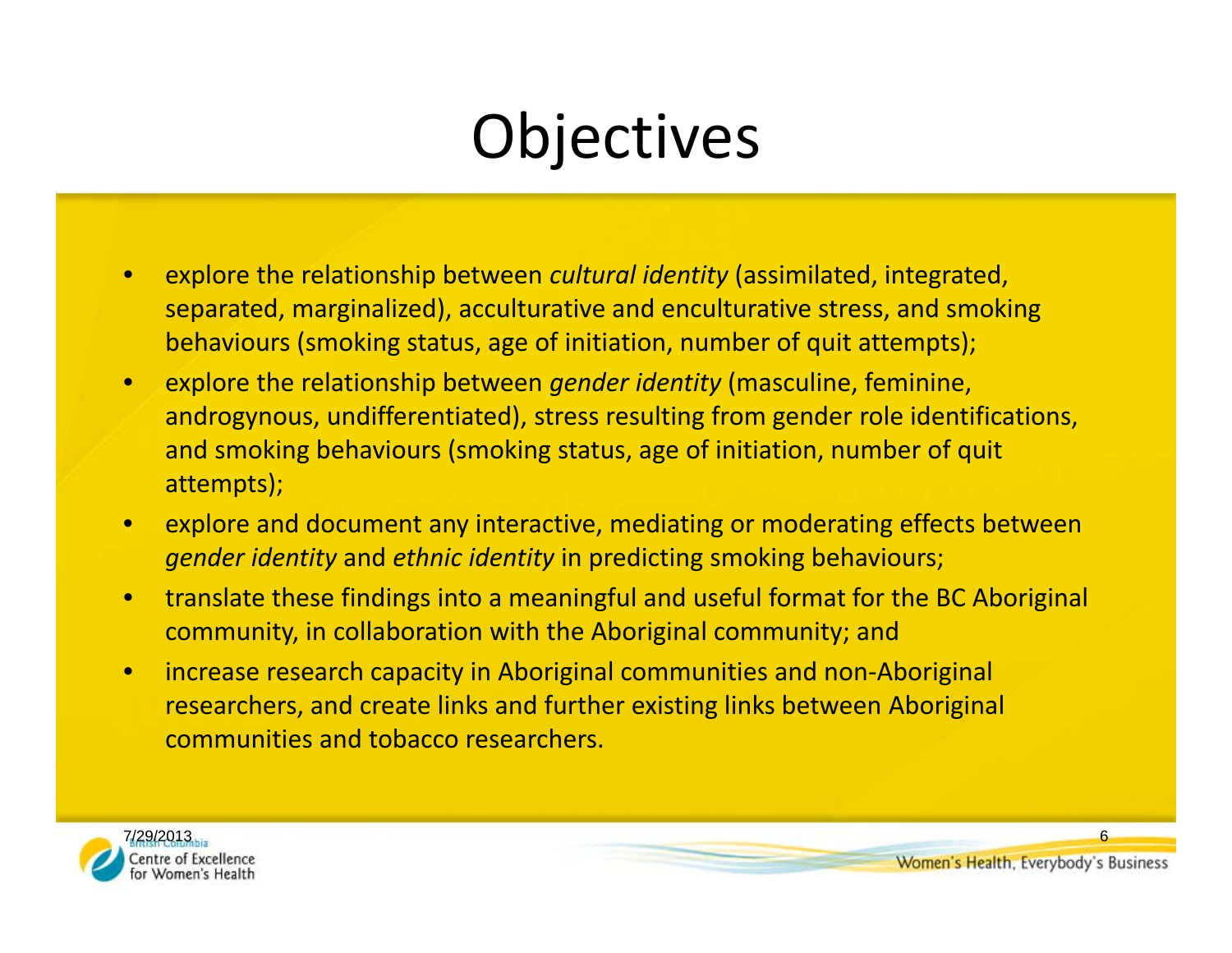# Iterative research process

#### Is including:

Qualitative phase

- • A comprehensive process of developing relationship with communities – leading to development of memorandum of understandings
- •● Additional research funding for capacity building for community-based collaborators (CBC) who organize and coordinate activities related to the research on the community level

#### A second phase

 $\bullet$  Development and testing of age and culturally appropriate tools to assess cultural identity and gender identity and preferences for intervention – drawing from Bem Sex Role Inventory, Fisher et al's composite measure of Feminist identity, Moran's Bicultural Identity Questionnaire, Multidimensional Accultruative Stress Inventory

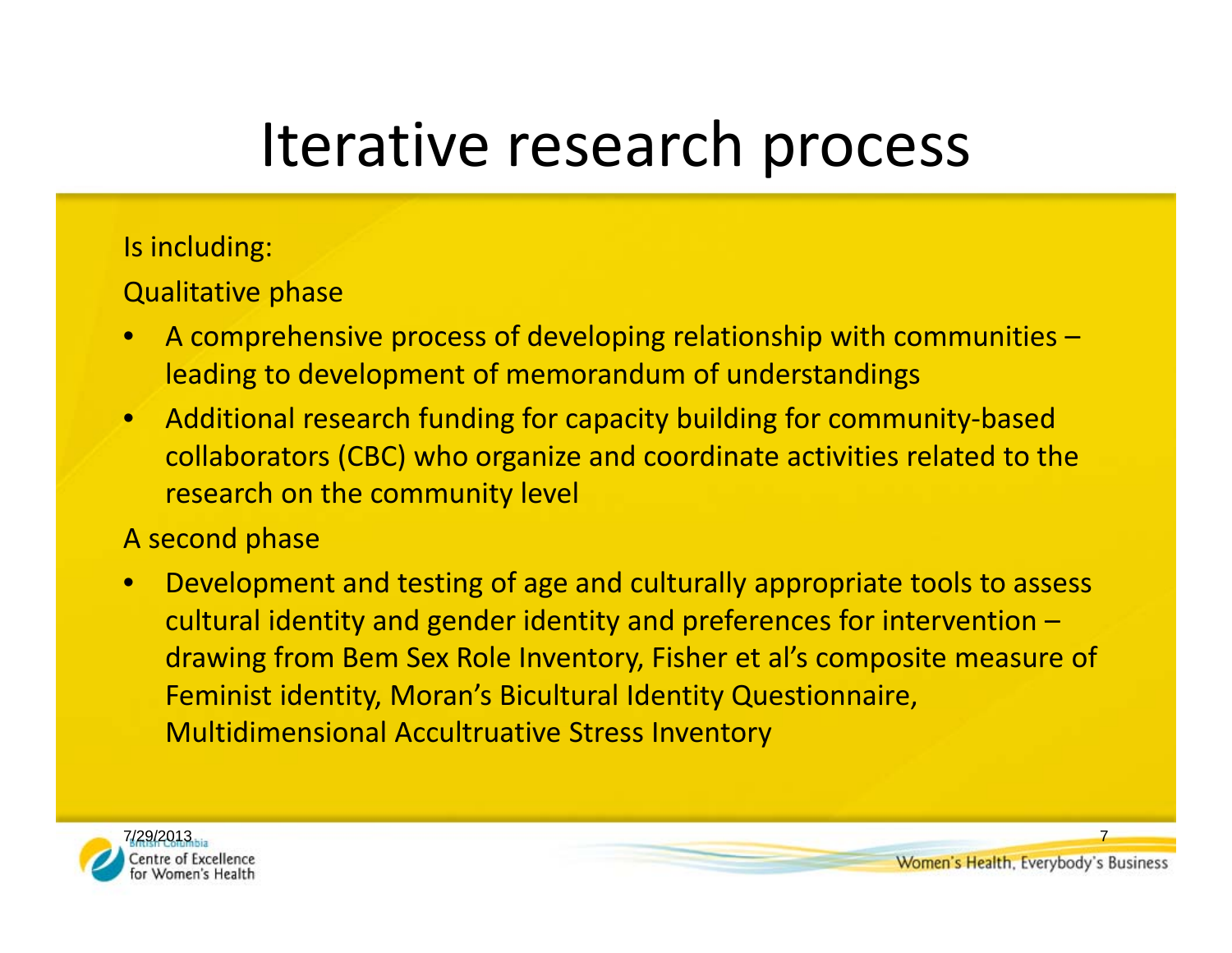# **The VANDU Women Clinic Action Research for Empowerment Study**

- $\bullet$ **Participatory Action Research**
- Partners include researchers at BCCEWH & UBC School of Nursing
- $\bullet$  Funded by the Michael Smith Foundation for Health Research
- $\bullet$  Focused on women's experiences at community health clinics in Vancouver's Downtown Eastside

*"When you don't get health care, you don't get the sense of belonging, you don't get the sense of your importance" ~ Sharon*









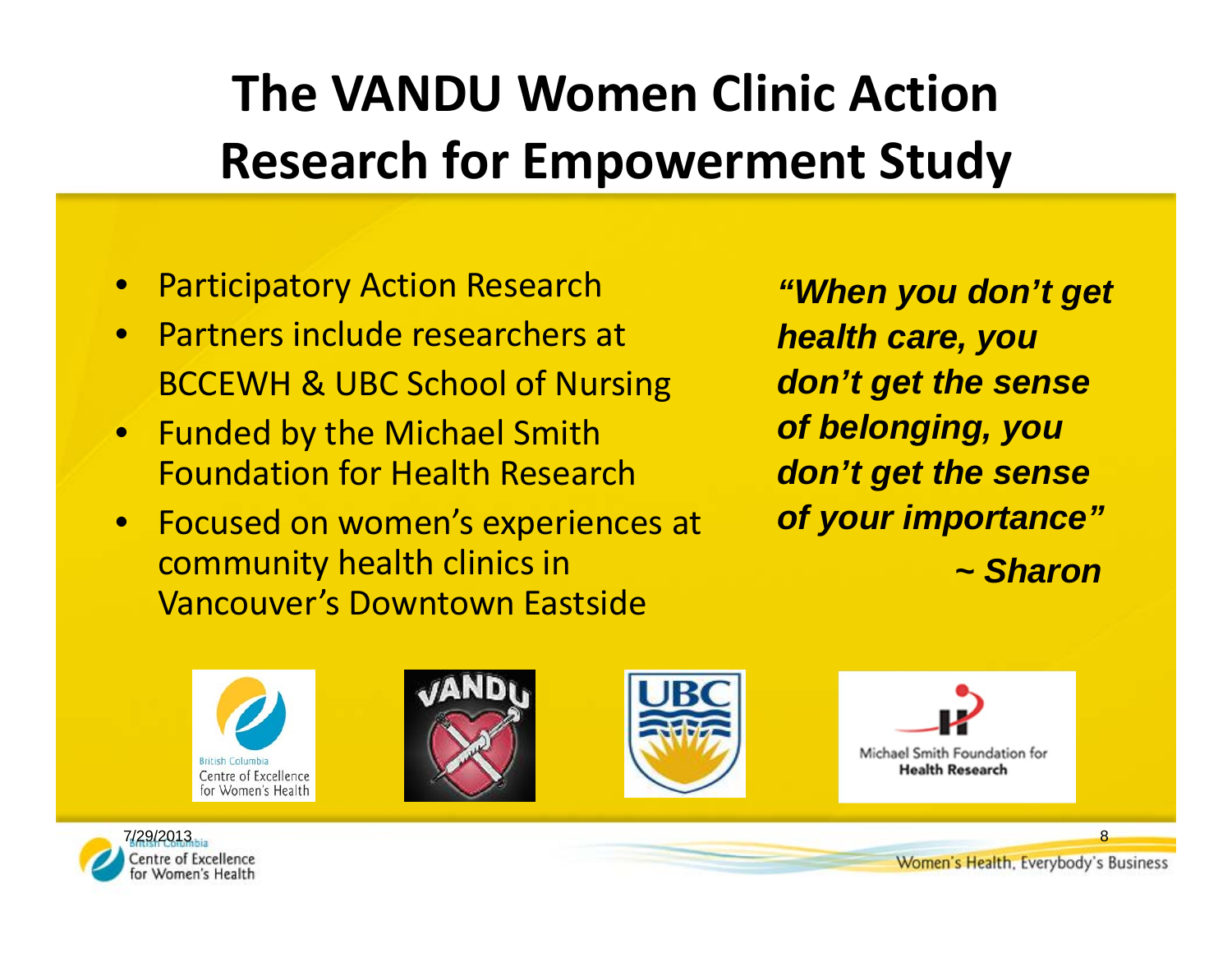# **VANDU Women's Group**

### **WHAT**

*A weekly support group for women who use drugs*

- We are <sup>a</sup> group of women who are current or former users of illicit drugs.
- We are here to enrich, empower, embrace, and care for our women and our community.
- We are fighting against poverty, abuse, and discrimination for all women.
- We do this through user‐based peer support, education, and affirming our right to belong.

### **WHY**

Harm reduction in health care andactivism has focused on harmsfrom disease and drugs but the most pressing harms in many DTES women's lives come from violence.



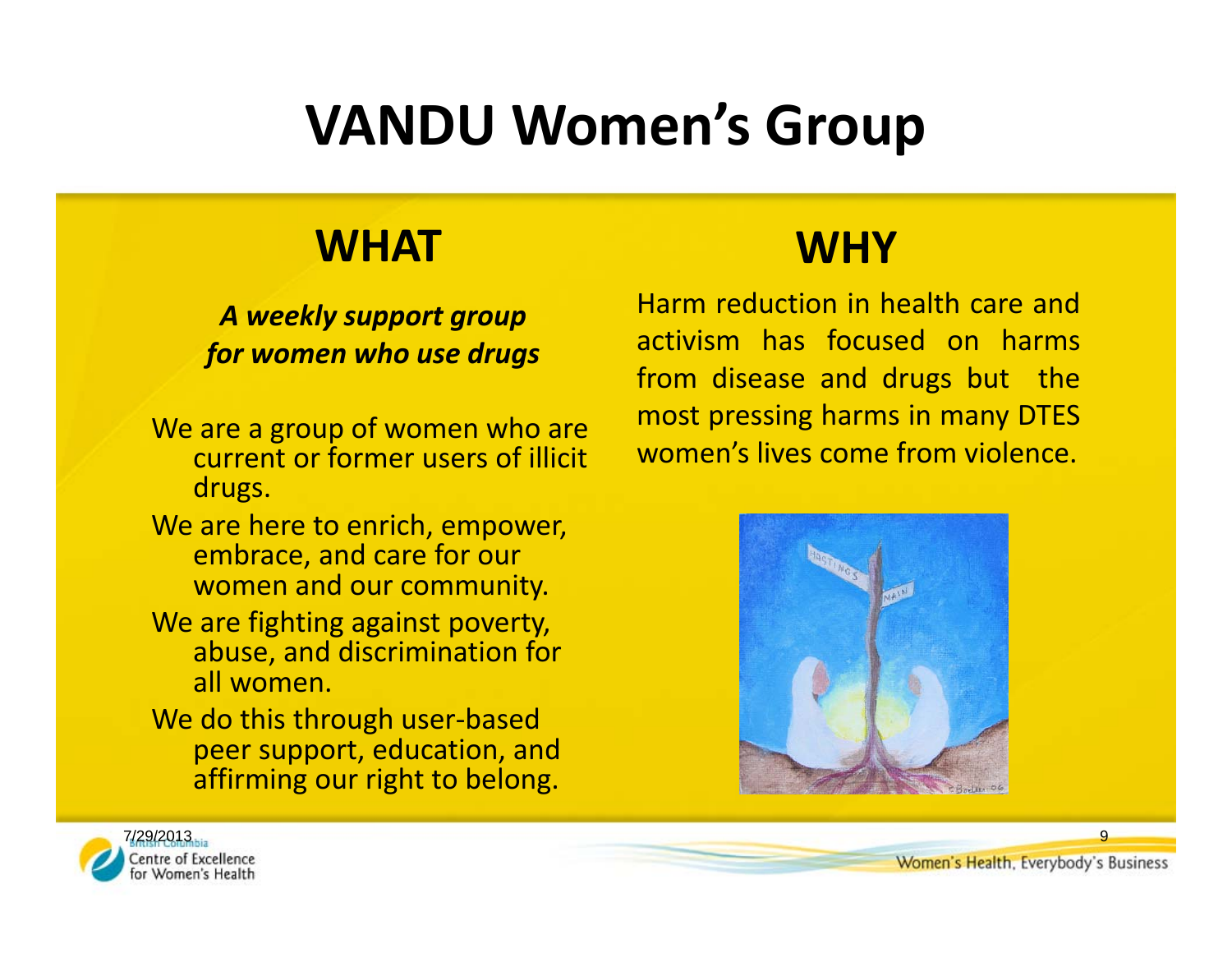## **Women's Group Participation in the PAR Process**

#### *"Us women are trying to uplift the lives of our street sisters out here" <sup>~</sup> Flo*

- Former Women's Group Coordinator initiated <sup>a</sup> project interviewing women about clinic experiences
- 20 women in 4 focus groups developed interview questions and reviewed interview schedule together with members of research team
- 11 women were trained and paid to work on the study as peer interviewers
- Peers interviewed 50 women using <sup>a</sup> semi‐structured, qualitative interview scheduled containing short answer and open ended questions
- Steering committee of 13 women oversee the project

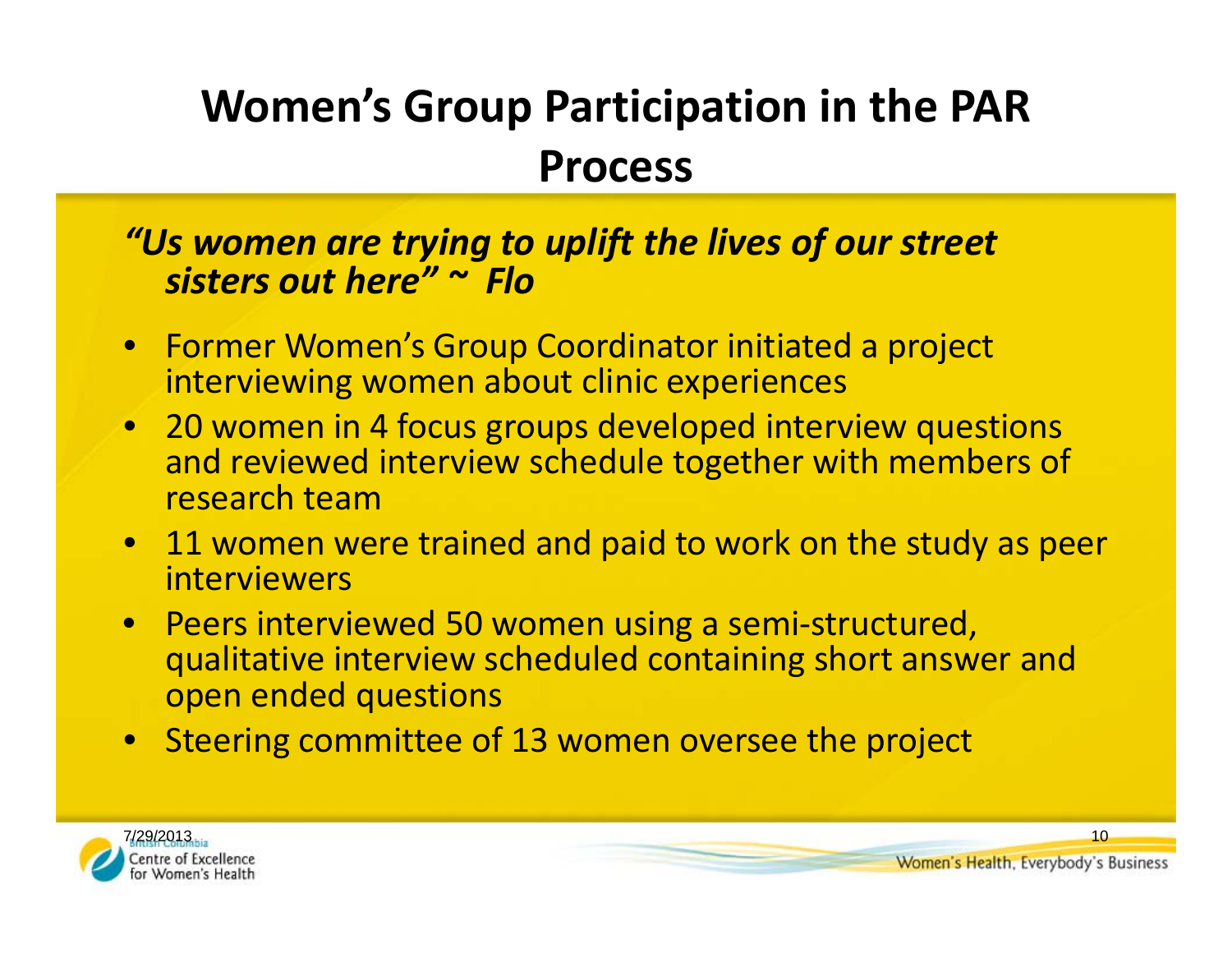## **Benefits of using <sup>a</sup> peer‐driven, PAR approach in the VANDU Women CARE Study**

- We are talking to women who almost nobody else talks to
- Women are compensated for their knowledge and expertise
- Training and skills development for community leaders
- Tangible resources for VANDU: office supplies, computer, staff hours
- High quality in‐depth interviews
- Attention on primary health care in the Downtown Eastside

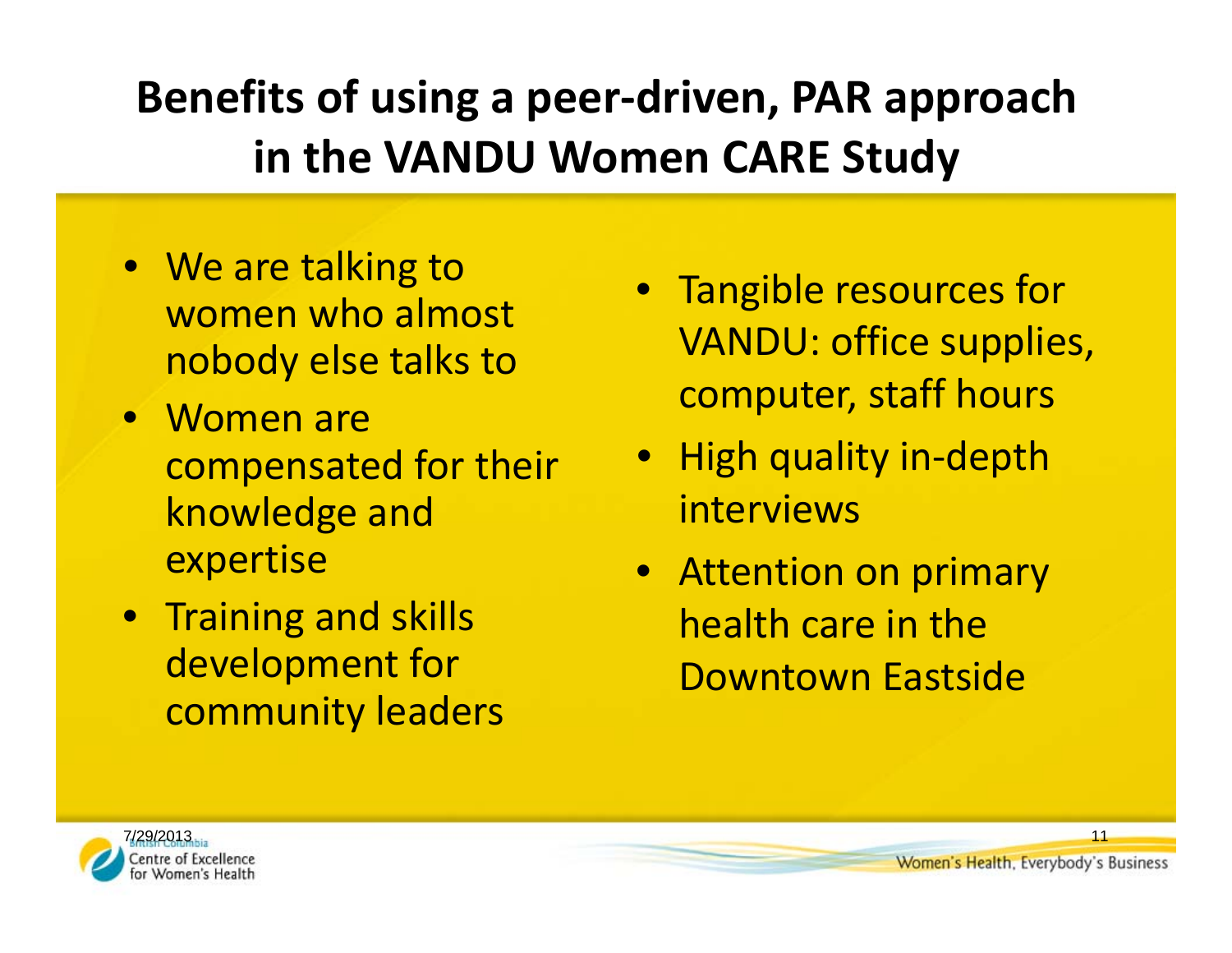## **Why Community Based Research with Women is Important**

- *To bring to the higher‐ups' attention that professionals and health care workers need to be accountable for their actions.* ‐‐Jewel
- *I got into this to help these young girls and women. A lot of things I am scared to talk about, to open up myself. But when it comes to other women I will speak, because I lost <sup>a</sup> lot.* ‐‐Fern

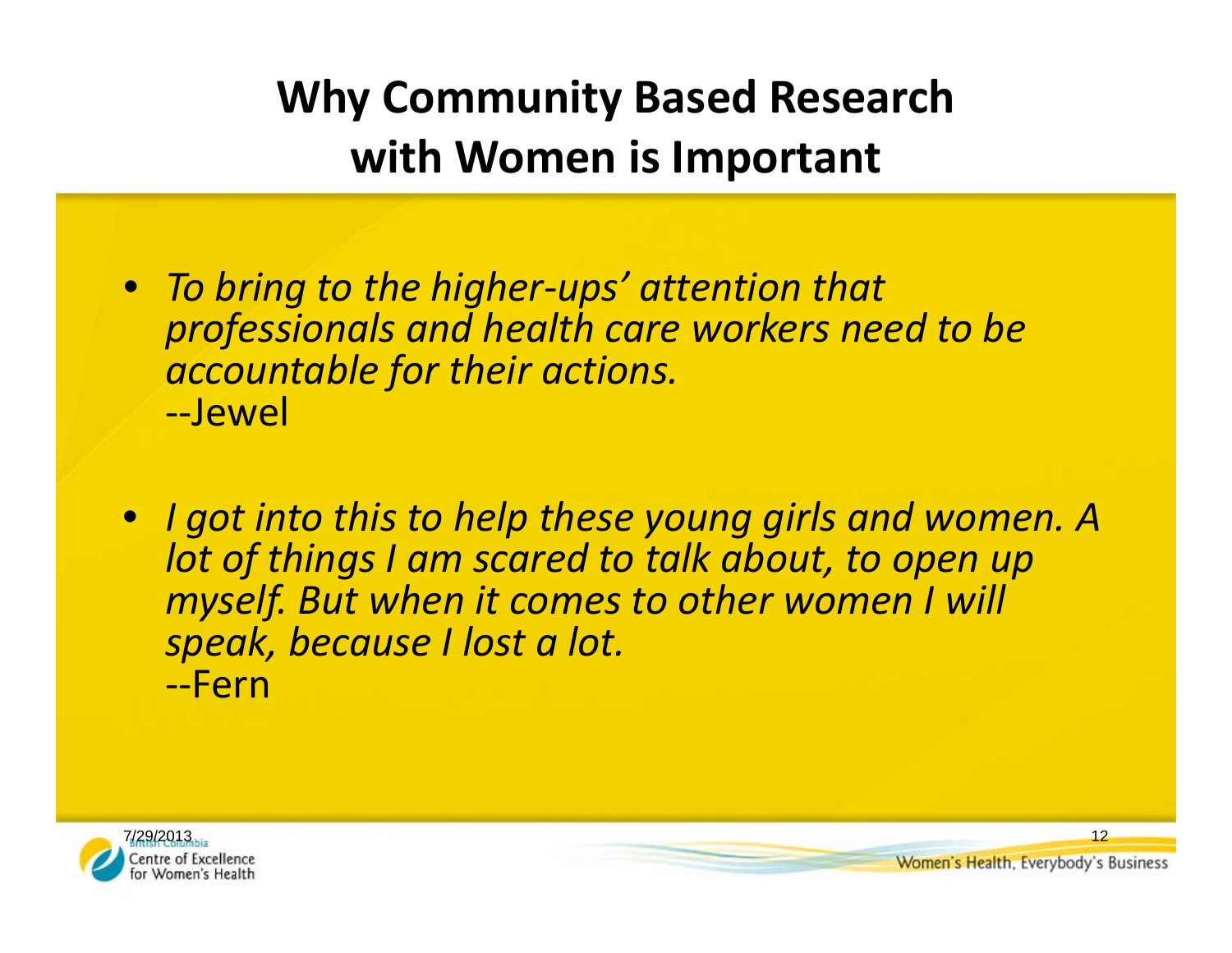

*It's showing that we're not just throw‐away people.* ‐‐Jackie